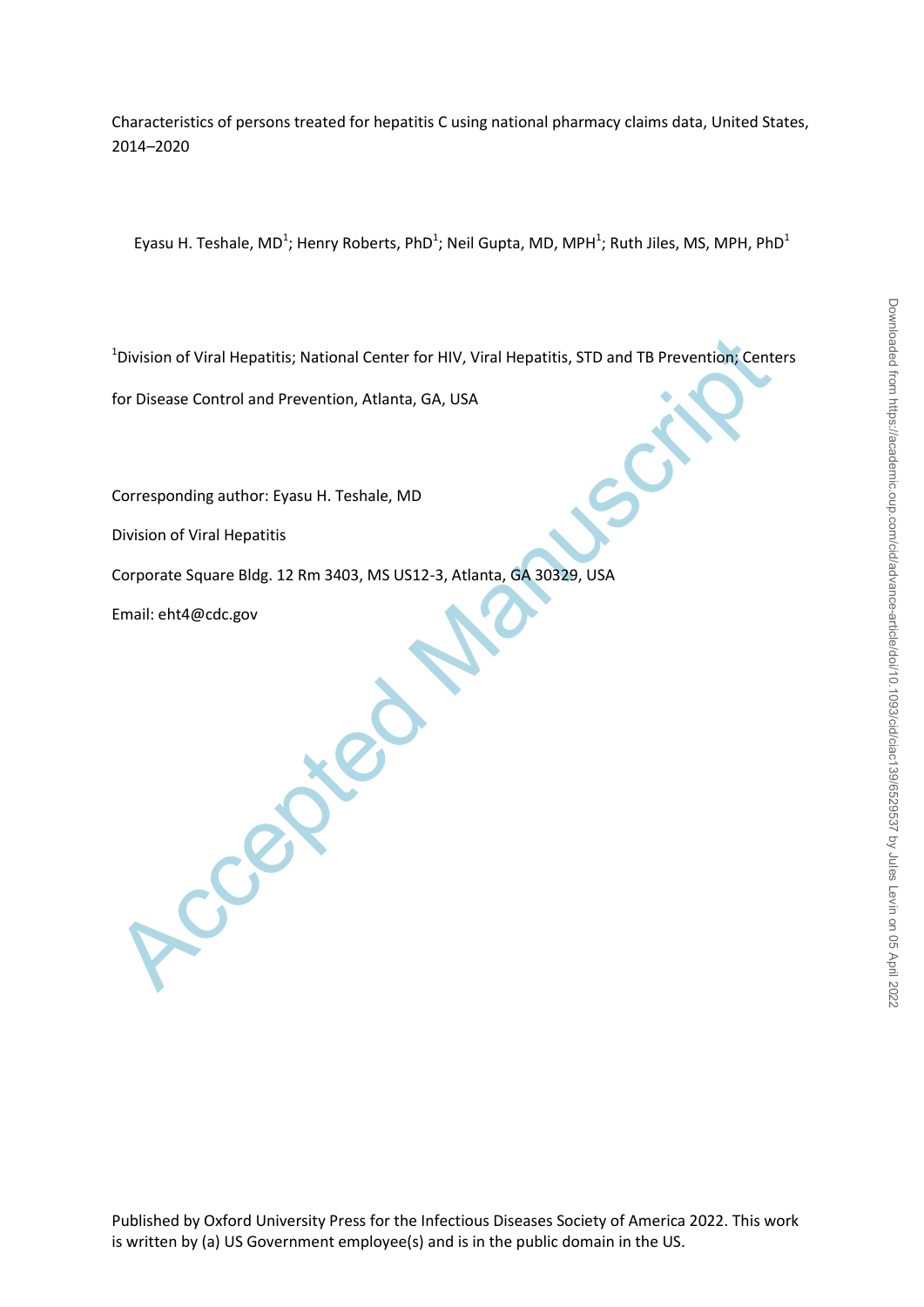# **ABSTRACT**

Using national pharmacy claims data, during 2014–2020, 843,329 persons were treated for hepatitis C at least once. The proportion treated increased annually among persons aged <40 years, insured by Medicaid, and treated by primary care providers. Monitoring hepatitis C treatment is essential to identify barriers to treatment access.

Ccepted Manuscri Key words: Hepatitis C; HCV; Direct-acting antivirals; IQVIA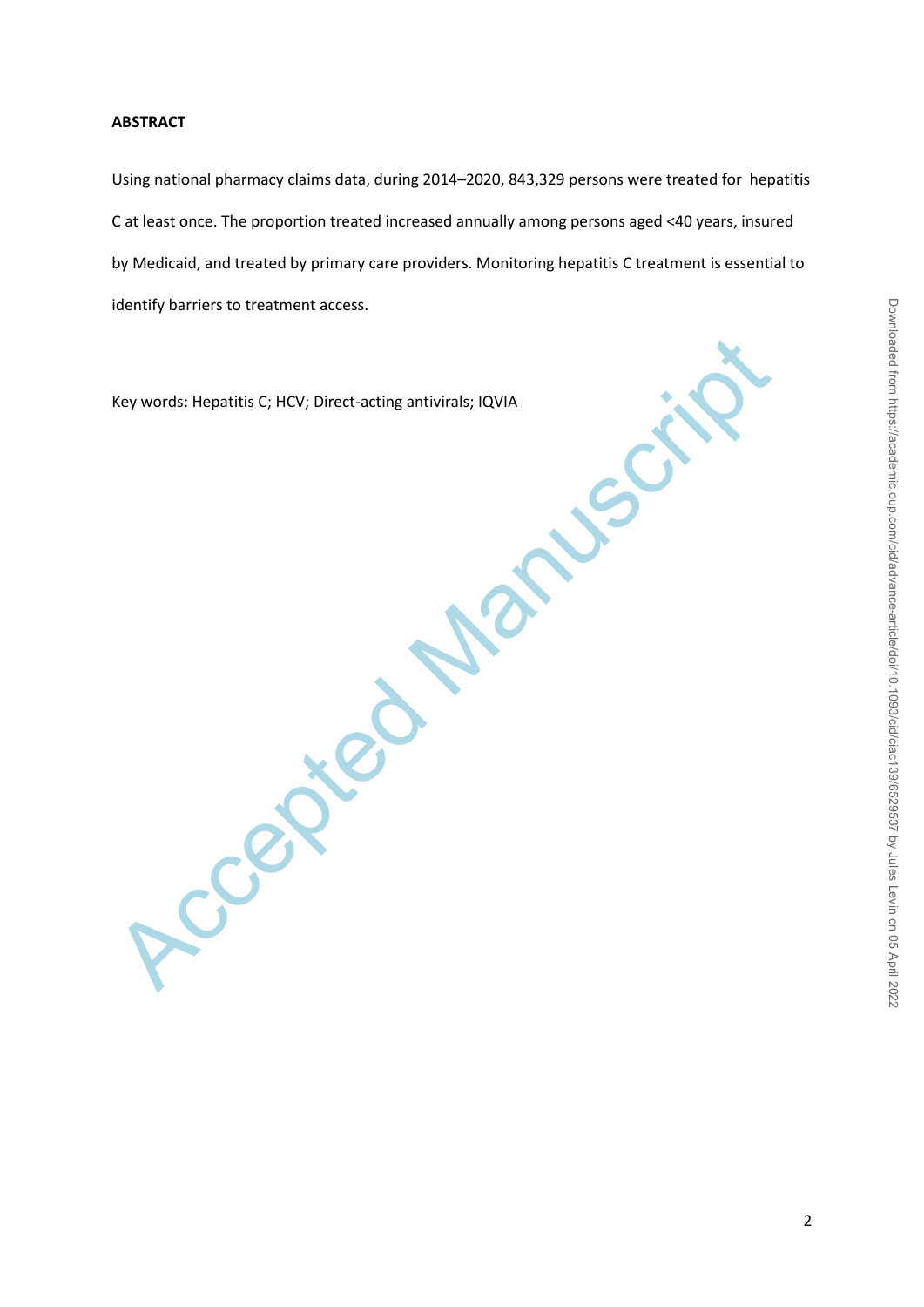### **INTRODUCTION**

C-related morbidity and mortality and also benefits public health by interrupting HCV transmission<br>
(2, 3). Treatment is recommended for nearly all HCV-infected persons (4). However, there rema<br>
huge disparity in access to In the United States, hepatitis C virus (HCV) infection is a leading cause of chronic liver disease, liver cirrhosis and liver cancer. An estimated 2.4 million persons were living with chronic HCV infection during 2013-2016 (1). Beginning in 2013, highly effective, well tolerated, all-oral direct-acting antiviral agents (DAAs) became available to treat hepatitis C. Treatment with DAAs reduces hepatitis C-related morbidity and mortality and also benefits public health by interrupting HCV transmission (2, 3). Treatment is recommended for nearly all HCV-infected persons (4). However, there remains a huge disparity in access to treatment among HCV-infected persons (5). In 2016, the World Health Organization (WHO) proposed a global health sector strategy to eliminate hepatitis C as a public health threat by 2030 and developed an action plan to facilitate this goal. In response to the WHO action plan, the National Academies of Science, Engineering, and Medicine (NASEM) developed a US strategy for the elimination of hepatitis C (6). A key element of the elimination plan includes expanded treatment access. In the United States, the characteristics of persons treated for HCV infection is not well described. Monitoring hepatitis C treatment is essential to measure progress towards elimination, to ensure access to treatment among different population groups, and to identify barriers and facilitators to treatment access. We sought to describe the characteristics of persons treated for hepatitis C using national pharmacy claims data.

### **METHODS**

Data on DAAs prescribed during 2014–2020 were obtained from IMS Health & Quintiles (IQVIA) — a longitudinal prescription claims database, which captured hepatitis C DAA prescriptions from an average of 93% of retail pharmacies, 69% of mail order pharmacies, and 76% of long-term care pharmacies in the United States over this time period. Data from "atypical" pharmacies, including hospital pharmacies, clinic pharmacies, correctional facilities, dispensing physicians, closed-wall HMOs, and home healthcare are included in the IQVIA dataset; however, hepatitis C treatment data from the Veteran's Affairs health system are not included.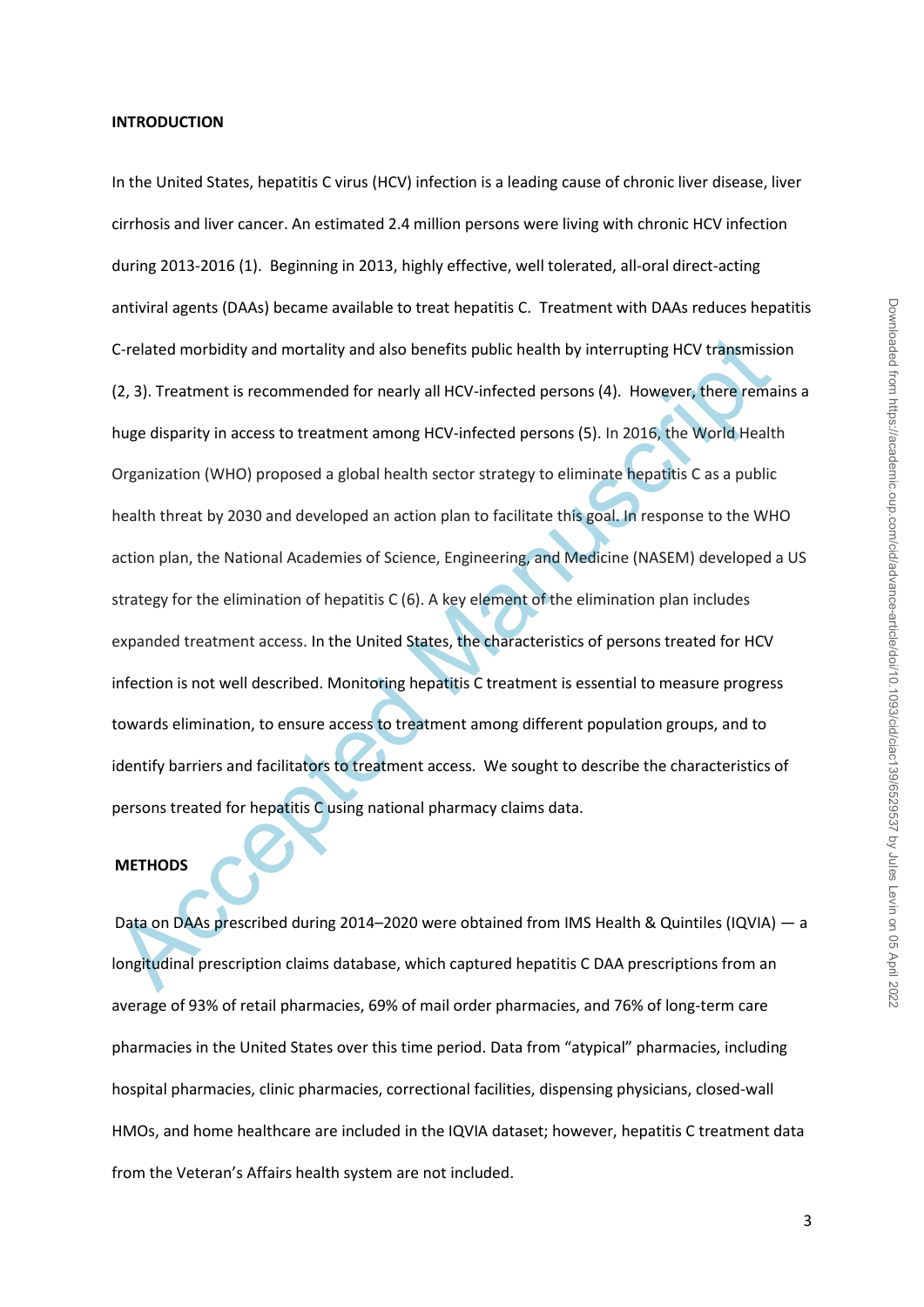For each DAA prescription in the database, IQVIA includes type of DAA prescribed, prescriber, and payer information, and demographic characteristics of the prescription recipient. IQVIA acquired medical claims and race/ethnicity data from various sources, including ambulatory, hospital, and consumer databases, and linked these data to persons in the prescription database. More detailed information about the dataset is provided by IQVIA Inc. (Powering Healthcare with Connected Intelligence - IQVIA). We determined the number of persons prescribed DAAs during 2014–2020 and describe the characteristics of payers, prescribers, and recipients of HCV DAAs. Only characteristics of the initial treatment course were included in this analysis; an HCV DAA prescription filled >6 months after a prior prescription was considered a subsequent treatment course. Analysis was performed using SAS 9.4 (SAS Institute, Cary NC).

## **RESULTS**

memgeine "icensy" are determined the number or persons presented DARs doming 2024" 2020<br>describe the characteristics of payers, prescribers, and recipients of HCV DAAs. Only characterist<br>of the initial treatment course wer During 2014–2020, 843,329 persons received DAAs for treatment of hepatitis C in national pharmacy claims data (Supplementary material, Figure) with the highest number of DAAs recorded in 2015. Among recipients, 59.6% were male, 39.2% were female, 64.6% were "baby boomers" (persons born during 1945–1965). Approximately 27,800 (3.3%) were treated more than once. The proportion of all treated persons in the baby boomers cohort decreased from 73.6% in 2014 to 46.3% in 2020; whereas the proportion of all treated persons born after 1965 increased from 17.4% to 51.3% over this same period. Commercial insurers, Medicare, and Medicaid paid the claims for 42.1%, 33.0%, and 21.1% of treated persons during 2014–2020, respectively. From 2014 to 2020, the proportion of persons whose claim was paid for by Medicaid increased from 9.7% to 34.1% while claims paid by Medicare decreased from 31.3% to 25.8%. Race/ethnicity information was missing for 66.8% of treated persons; for those with information on race/ethnicity available (n=279,985), 68.2% were white, 19.3% were black, 10.3% were Hispanic, and 2.2% were Asian (data not shown).

Overall, 59.8% of prescribers were specialists (e.g., gastroenterologists, hepatologists, and infectious disease specialists) (Supplementary material). The proportion of persons treated by specialists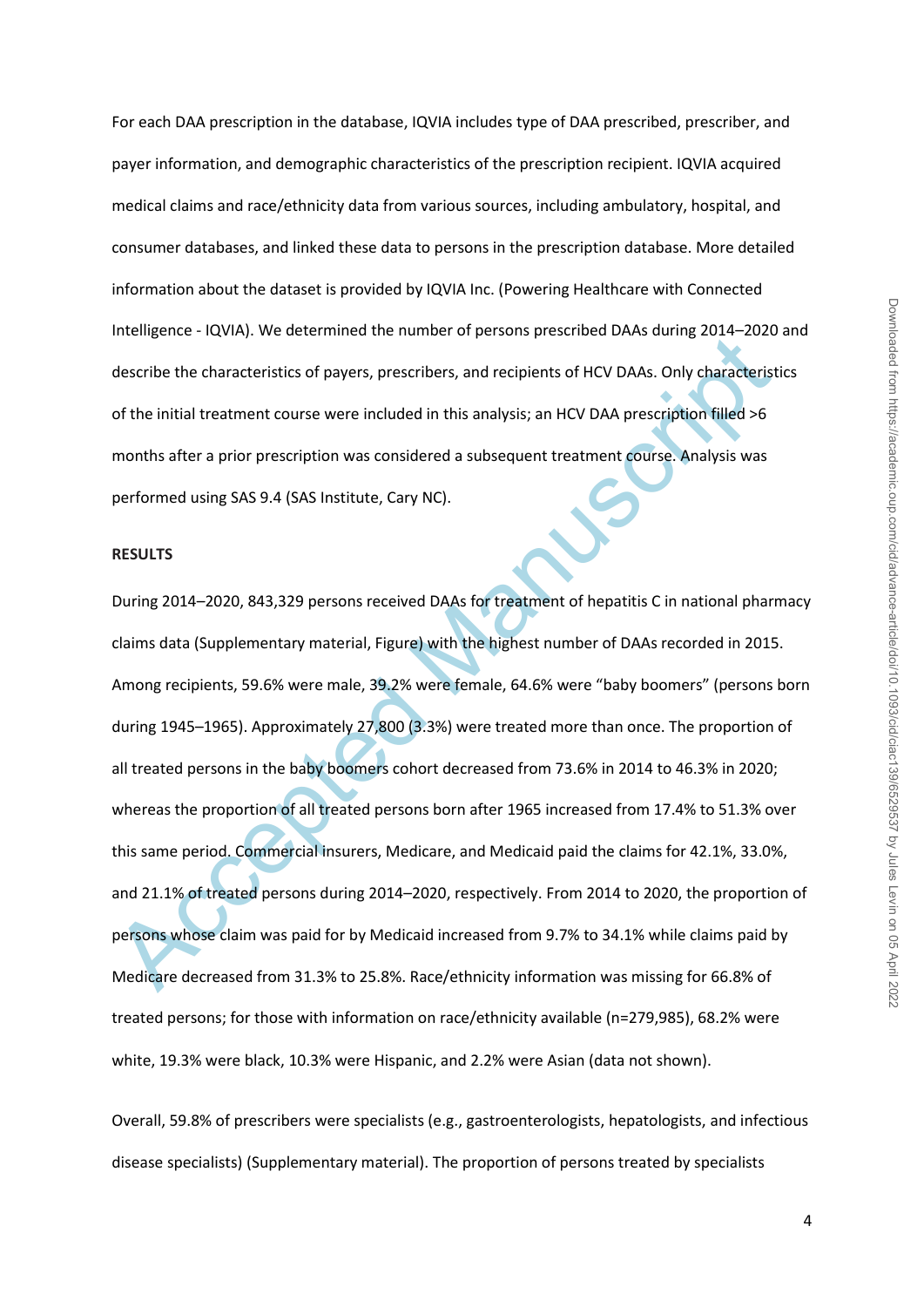decreased from 67.9% in 2014 to 46.5% in 2020. During the same time, the proportion of prescriptions written by nurse practitioners increased from 13.7% to 25.8% and the proportion treated by primary care providers increased from 7.1% to 16.4%. Among census regions, 38.7% of treated persons resided in the Southern region whereas 16.8% resided in the Midwest region of the United States.

#### **CONCLUSIONS**

CONCLUSIONS<br>Using national pharmacy claims, we found that 843,329 people were treated for hepatitis C duri<br>2014–2020. The annual number of persons treated was highest in 2015, soon after DAAs became<br>widely available, and s Using national pharmacy claims, we found that 843,329 people were treated for hepatitis C during 2014–2020. The annual number of persons treated was highest in 2015, soon after DAAs became widely available, and substantially lower in 2020 during the COVID-19 pandemic. Although IQVIA provides a comprehensive picture of HCV DAA prescribing patterns nationally, estimates for Rx coverage of HCV DAAs by channel type varied over the study period: retail pharmacies (range: 91– 95%), mail order pharmacies (range: 66–76%), long-term care pharmacies (range: 73–86%). When adjusting for non-participating pharmacies using prescribing patterns observed in the IQVIA data, we estimate that 1.08 million persons were treated during this period. When accounting for approximately 110,000 persons treated by the Veteran's Health Administration (6), we estimate 1.2 million persons were treated, which equates to an average of 171,000 patients prescribed HCV DAAs annually. This number is far below the goal set by the National Academy of Science, Engineering, and Medicine that 260,000 patients be treated annually to eliminate hepatitis C as a public health threat by 2030 (7).

In the United States, during 2013–2018, an estimated 61% of people with hepatitis C were aware of their infection. Lack of awareness of HCV infection status is a significant barrier for linking patients to care, which is necessary for access to DAA treatment. To accomplish the National goal of eliminating hepatitis C, it is imperative to improve both awareness of HCV infection status and linkage to care for HCV-infected persons. To this end, in 2020, CDC issued new testing guidelines recommending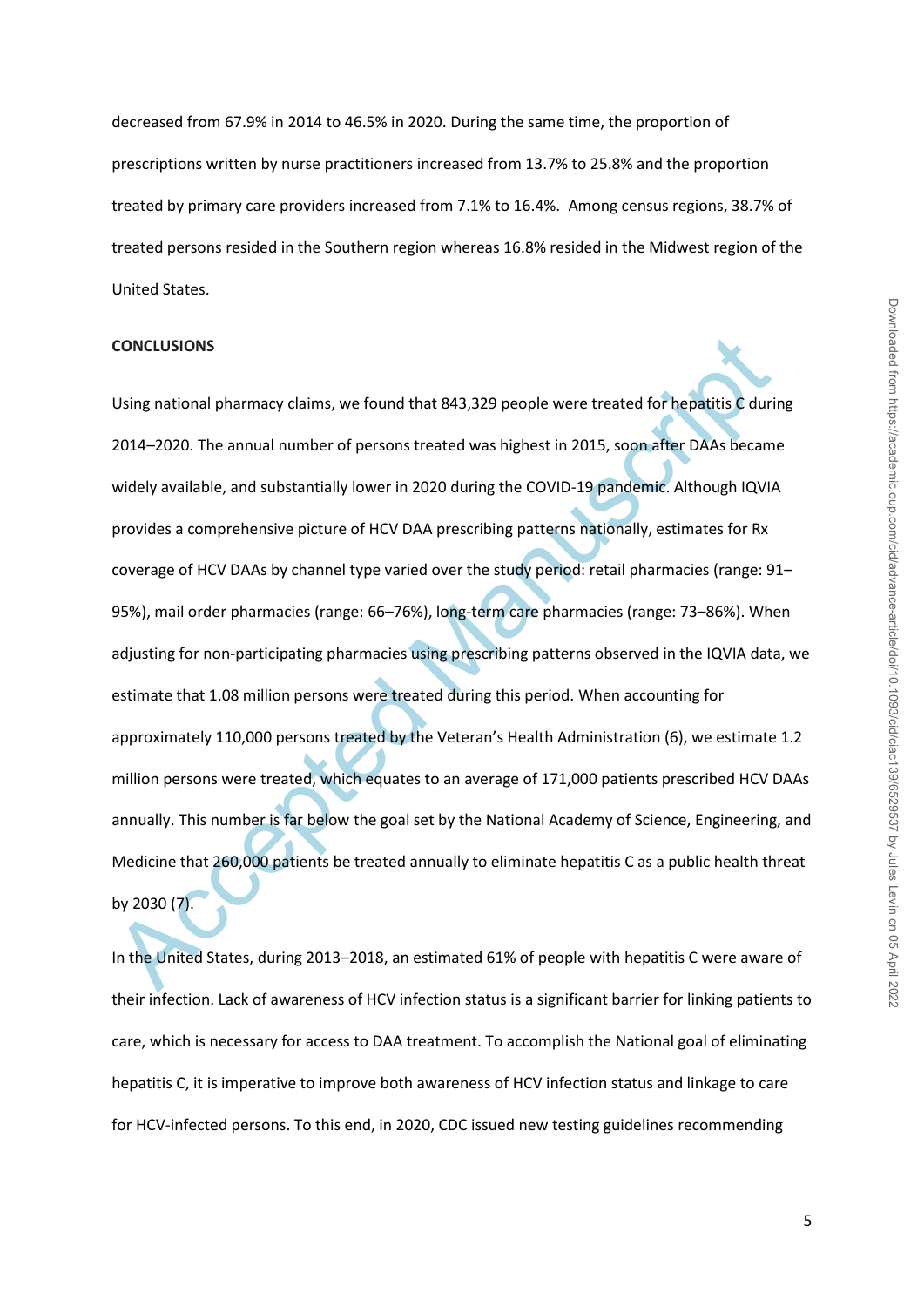that all adults get tested for hepatitis C at least once in their lifetime, and that all persons with risk factors for hepatitis C get tested periodically while risk factors persist (8).

followed the recommendations targeting this population. Following a peak in 2015, the number<br>proportion of persons treated that were baby boomers have been steadily declining. In the Unit<br>States, most new HCV infections ar Similar to other studies, our study found that 65% of persons treated with DAAs during 2014–2020 were "baby boomers," persons born during 1945–1965 (5). This could partly be explained by the fact that following the 2012 CDC testing recommendations, most testing and treatment programs followed the recommendations targeting this population. Following a peak in 2015, the number and proportion of persons treated that were baby boomers have been steadily declining. In the United States, most new HCV infections are among 18–40-year-old persons and is associated with injection drug use, and it is important that we use treatment data to assess the ability for these populations to access care and receive treatment (9). This study found the number and proportion of persons treated that were <40 years old has increased in recent years. Improving access to treatment for young persons will not only reduce hepatitis C-related morbidity and mortality, but also prevent ongoing transmission.

Pharmacy claims data are an important tool to evaluate programs and policies to improve access to treatment. The NASEM recommends several important policy considerations to improve access to DAAs, including removing restrictions (e.g., sobriety and stage of liver fibrosis) for Medicaid coverage, and removing the requirements for specialist prescribers (7). The proportion of treated persons covered by Medicaid increased nearly four-fold over the study period. These are encouraging signs of improving access to DAA treatment, likely reflective of the incremental lifting of state Medicaid policy restrictions. There is growing evidence that HCV treatment administered by non-specialist providers is as effective as that provided by specialists (10). Our data show that while the majority of DAA prescriptions were prescribed by specialists in 2014, the proportion prescribed by specialists decreased throughout the study period, while the proportion prescribed by primary care providers increased.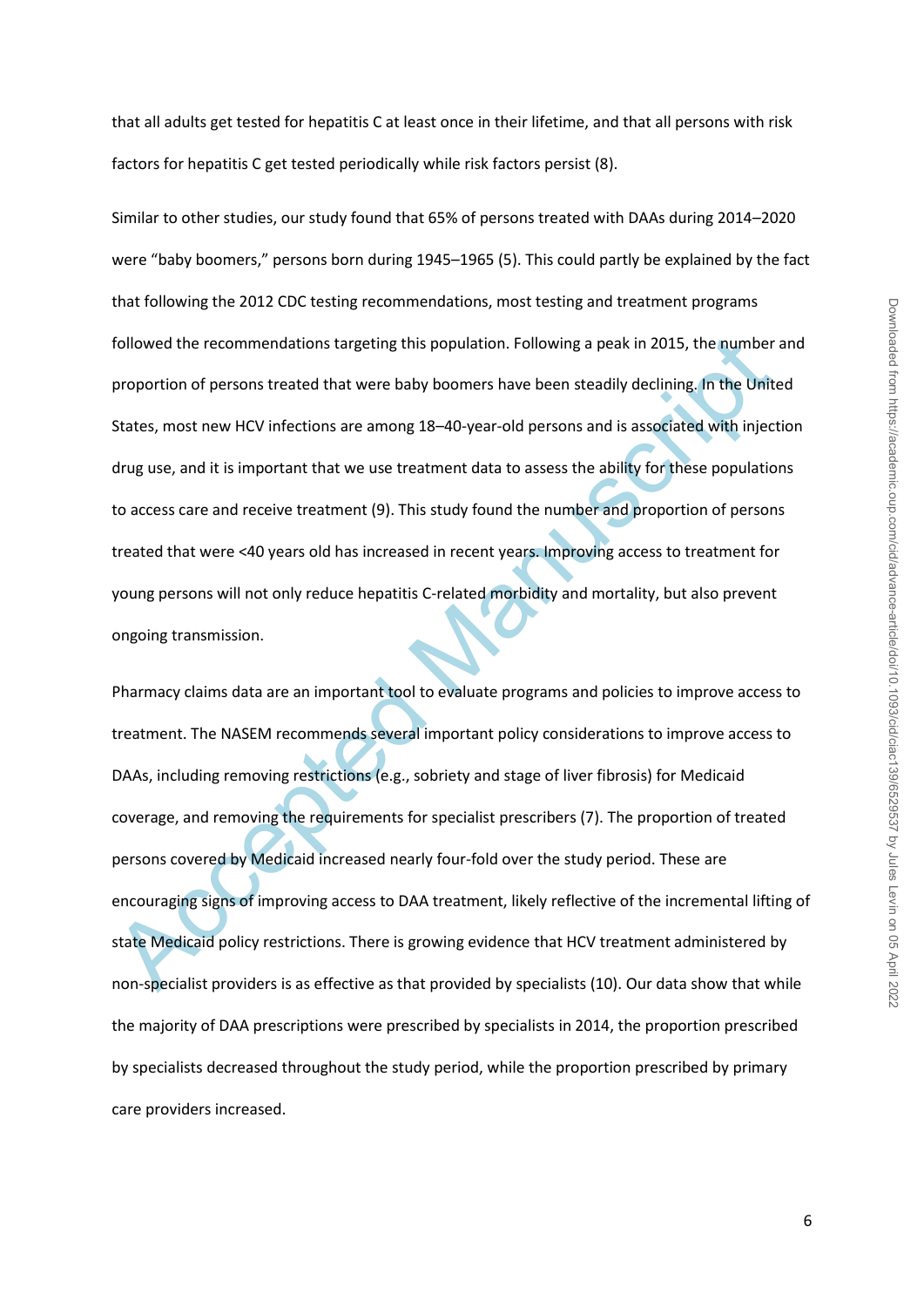Our analysis has some limitations. Data on race and ethnicity were missing in over two-thirds of participants. These data do not allow us to confirm that a filled prescription medication indicate that it was used as prescribed; however, studies have shown that adherence to HCV DAA treatment is high even among persons at risk for poor adherence (e.g., people who inject drugs) (11). Lastly, although treatment with DAAs is associated with a high sustained virologic response (SVR), there is no virologic data available for this study population.

The availability of highly effective, all-oral DAAs has presented the world with an important publication probability of highly effective, all-oral DAAs has presented the world with an important publication beautiful propo The availability of highly effective, all-oral DAAs has presented the world with an important public health opportunity, making the "idea" of hepatitis C elimination within reach. However, for the elimination goals to be fully realized, these initial gains need to be met with a rapid scale-up in testing and treatment. Implementation of CDC's new expanded testing recommendations must be adopted to increase awareness of HCV infection status and prompt immediate linkage to curative HCV therapy. In addition, policies need to be enacted to improve access to hepatitis C treatment, particularly for medically underserved populations that are disproportionately affected by this disease.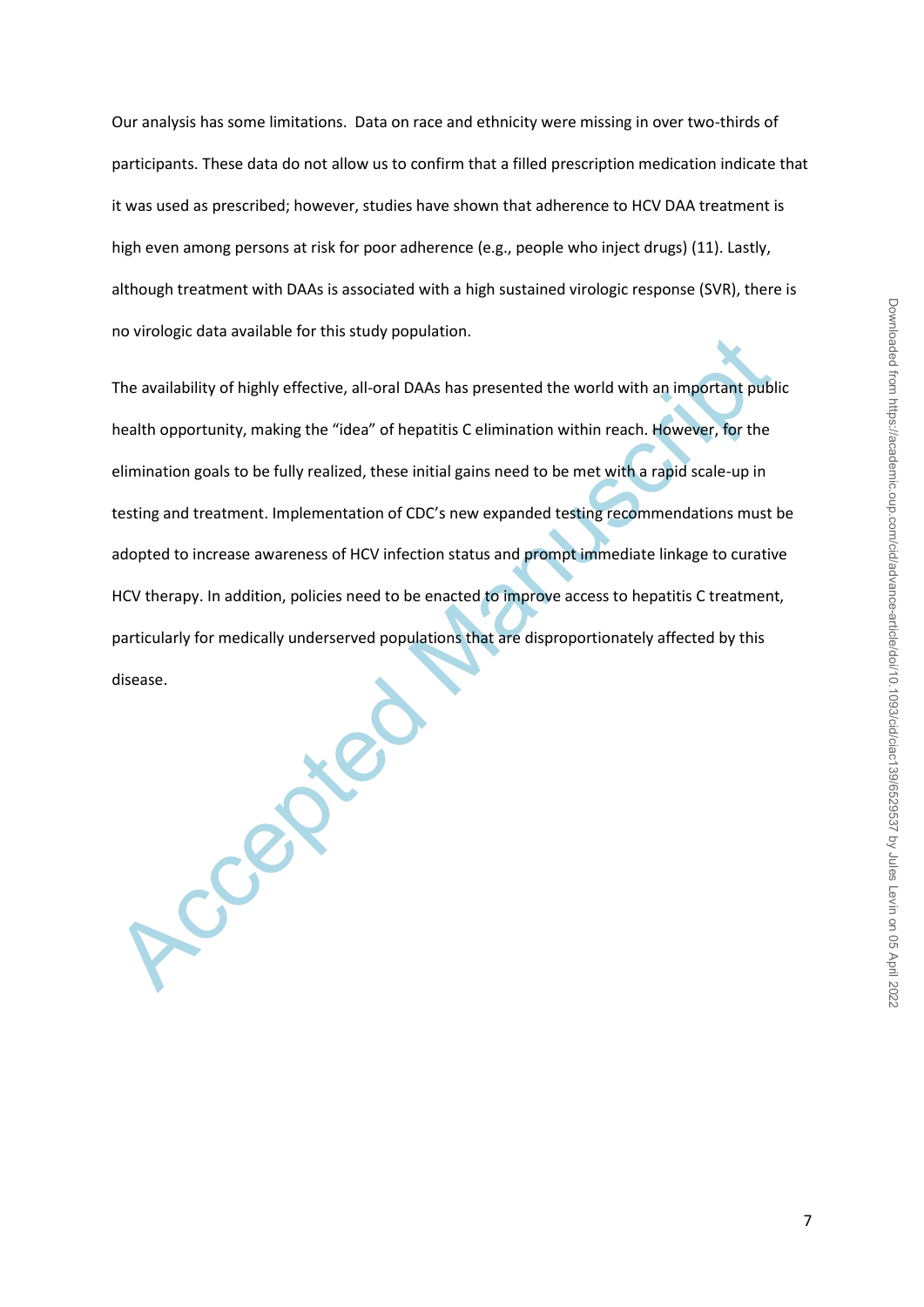**Acknowledgments:** The authors would like to acknowledge the support of Dr. Philip Spradling.

**Potential conflict of interest:** None

Accepted Manuscript

**Disclaimer:** The findings and conclusions in this report are those of the authors and do not necessarily represent the official position of the Centers for Disease Control and Prevention.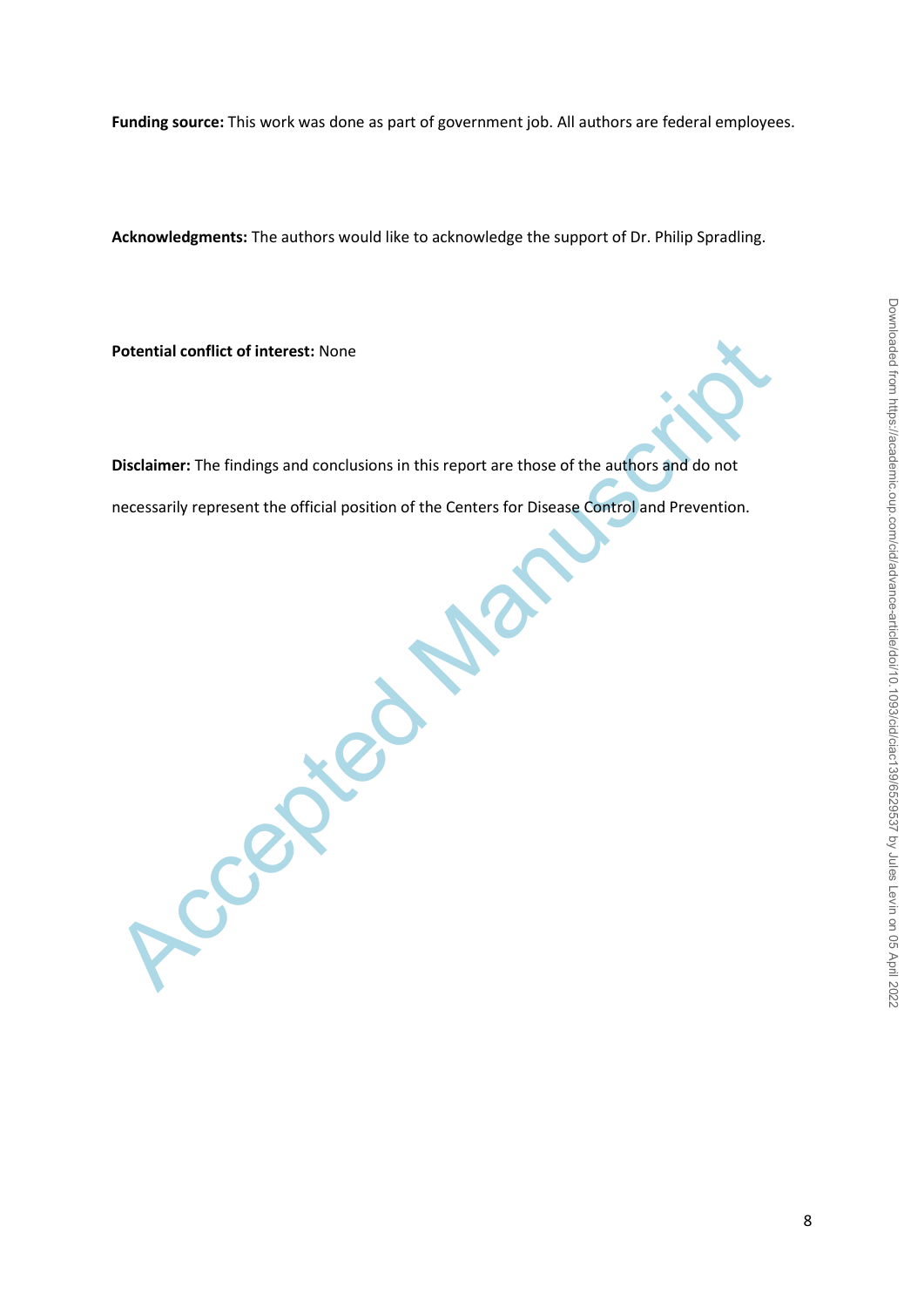### References

- 1. Hofmeister MG, Rosenthal EM, Barker LK, et al. Estimating prevalence of hepatitis C virus infection in the United States, 2013-2016. Hepatology 2019; 69(3): 1020-1031.
- *2.* Carrat F, Fontaine H, Dorival C, et al. Clinical outcomes in patients with chronic hepatitis C after direct‐acting antiviral treatment: a prospective cohort study. Lancet 2019;393:1453‐1464.
- 3. Hellard M, McBryde E, Sacks Davis R, et al. Hepatitis C transmission and treatment as prevention - The role of the injecting network. Int J Drug Policy. 2015:26(10):958-62.
- 3. Hellard M, McBryde E, Sacks Davis R, et al. Hepatitis C transmission and treatment as preven<br>
 The role of the injecting network. Int J Drug Policy. 2015:26(10):958-62.<br>
4. Hepatitis C guidance 2019 update: AASLD-IDSA 4. Hepatitis C guidance 2019 update: AASLD-IDSA recommendations for testing, managing, and treating hepatitis C virus infection. AASLD-IDSA hepatitis C guidance panel. Hepatology, vol. 71, No. 2, 2020.
- 5. Spradling PR, Xing J, Rupp LB, et al. Low Uptake of Direct-acting Antiviral Therapy Among Hepatitis C Patients With Advanced Liver Disease and Access to Care, 2014-2017. *J Clin Gastroenterol*. 2021;55(1):77-83. doi:10.1097/MCG.0000000000001344
- 6. US Department of Veteran Affairs. Office of Public and Intergovernmental Affairs. VA on path to cure 100,000 Veterans of hepatitis C. Available at:

https://www.va.gov/opa/pressrel/pressrelease.cfm?id=5219. Accessed 16 August 2019.

- 7. A National Strategy for the Elimination of Hepatitis B and C: Phase Two Report https://www.nap.edu/catalog/24731/a-national-strategy-for-the-elimination-of-hepatitis-b-andc Released March 27, 2017.
- 8. Schillie S, Wester C, Osborne M, Wesolowski L, Ryerson AB. CDC Recommendations for Hepatitis C Screening Among Adults - United States, 2020. *MMWR Recomm Rep*. 2020;69(2):1-17. Published 2020 Apr 10. doi:10.15585/mmwr.rr6902a1
- 9. Centers for Disease Control and Prevention. 2019 Viral Hepatitis Surveillance Report. https://www.cdc.gov/hepatitis/statistics/SurveillanceRpts.htm. Published July 2021. Accessed May 14, 2021.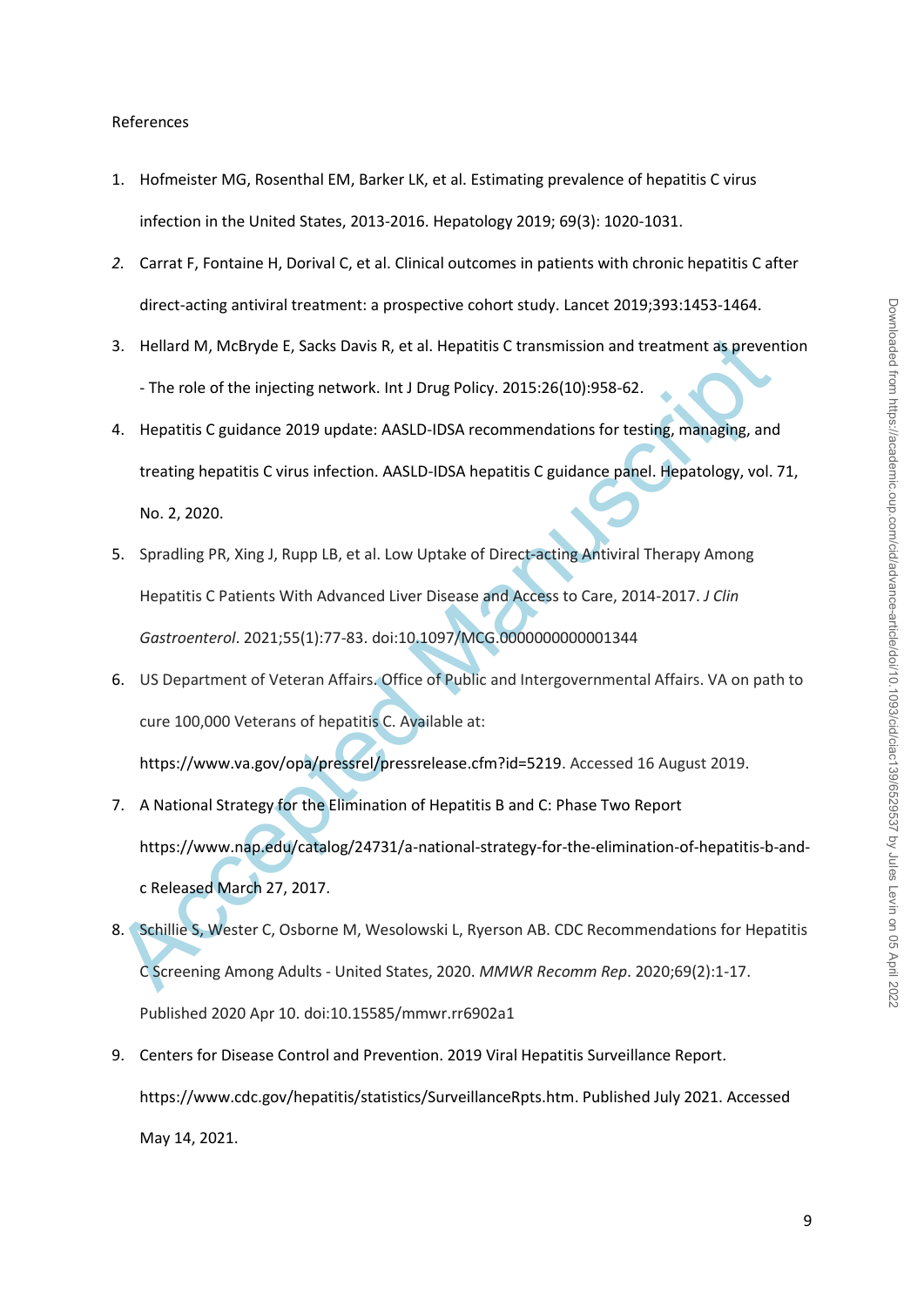- 10. Kattakuzhy S, Gross C, Emmanuel B, et al. Expansion of treatment for hepatitis C virus infection by task shifting to community-based nonspecialist providers: a non-randomized clinical trial. Ann Intern Med 2017; 167:311-318.
- 11. Cunningham EB, Amin J, Feld JJ, Bruneau J, et al. Adherence to sofosbuvir and velpatasvir among people with chronic HCV infection and recent injection drug use: The SIMPLIFY study. Int J Drug Policy. 2018 Dec;62:14-23.

Accepted Manuscript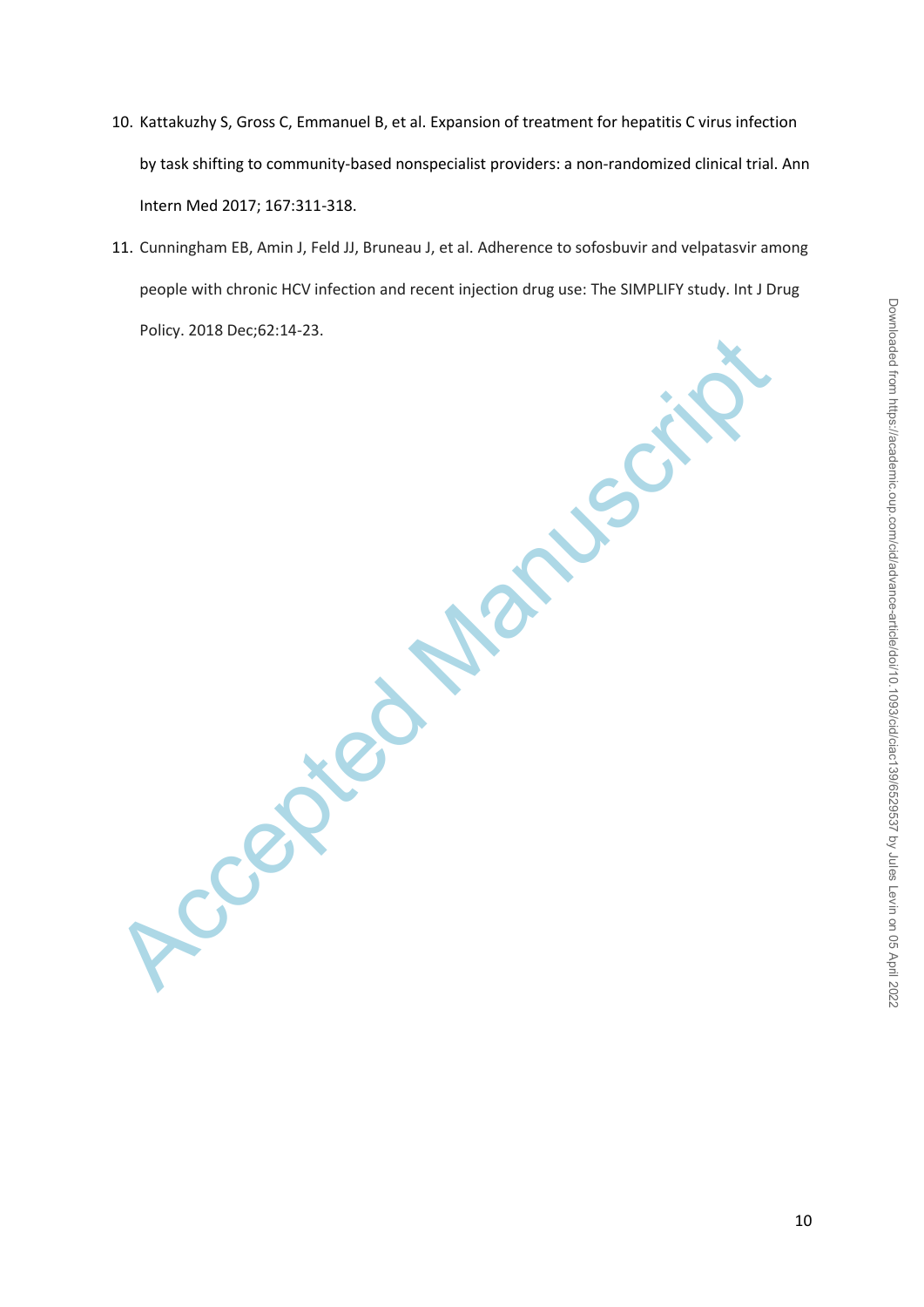Downloaded from https://academic.oup.com/cid/advance-article/doi/10.1093/cid/ciac139/6529537 by Jules Levin on 05 April 2022 Downloaded from https://academic.oup.com/cid/advance-article/doi/10.1093/cid/ciac139/6529537 by Jules Levin on 05 April 2022

Figure Legend: Number of persons treated for hepatitis C with direct-acting antiviral agents by year, United States, 2014-2020: Data

from IMS Health & Quintiles (IQVIA) longitudinal prescription claims database

Accepted Manuscript